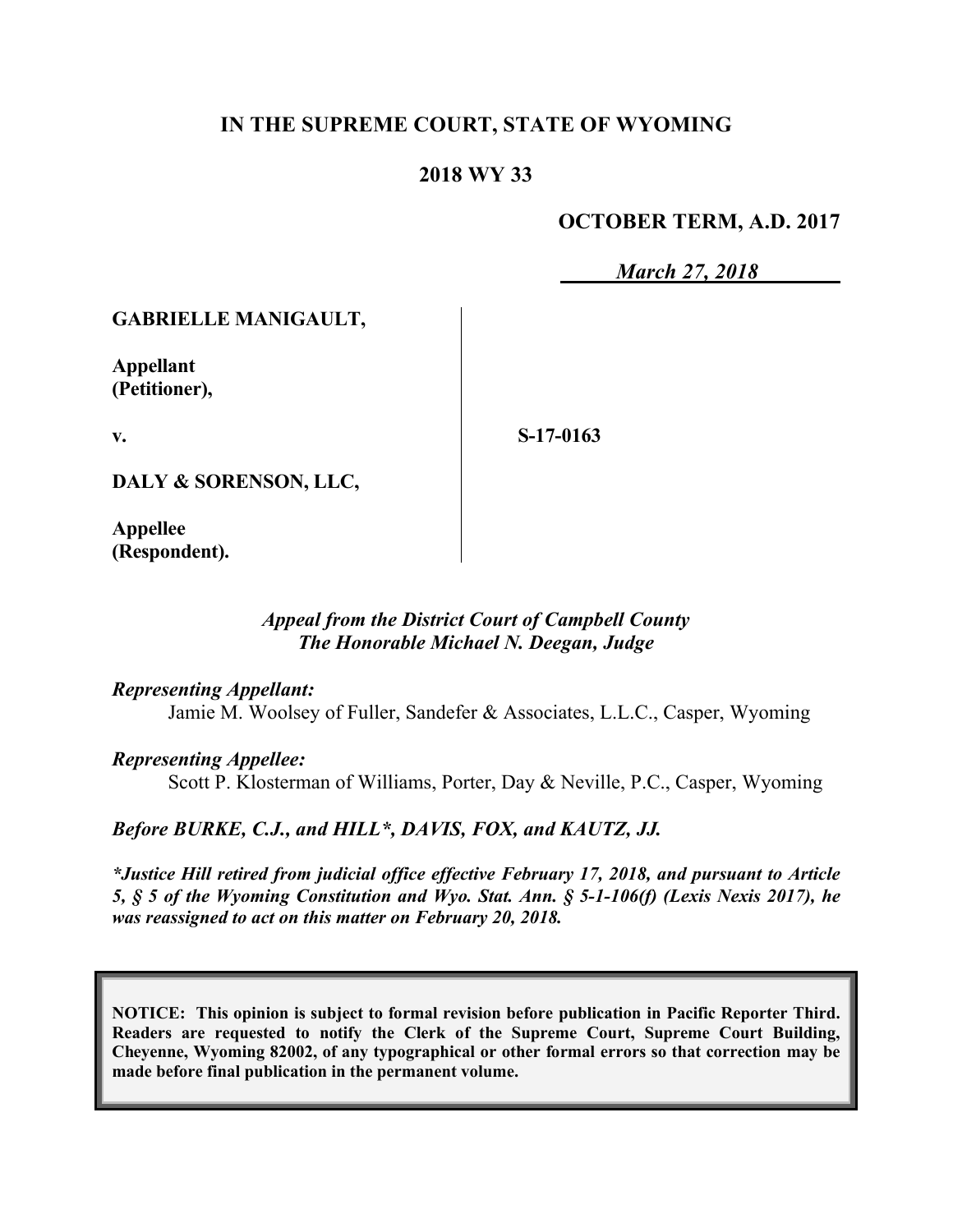## **DAVIS**, **Justice**.

[¶1] Petitioner Gabrielle Manigault seeks review of a decision in favor of her former attorneys, Daly & Sorenson, LLC, by a panel of the Wyoming State Bar Committee for Resolution of Fee Disputes. That decision was affirmed by the district court, and we in turn affirm that decision.

#### **ISSUES**

[¶2] Manigault raises two issues that may be succinctly restated as follows:

1. Did the panel err in concluding it was neither unreasonable nor abusive for Daly & Sorenson to bill its time using minimum increments of fifteen minutes?

2. Did the panel err in concluding the law firm exercised billing judgment and did not excessively bill Manigault for communication between firm members and employees about her case?

# **FACTS**

[¶3] For more than sixteen years, Manigault retained Daly & Sorenson to represent her in ninety-seven separate legal matters ranging from land and oil and gas transactions to ranching, domestic relations, and criminal matters. She typically paid her bills and any accrued interest when proceeds from her oil and gas interests and cattle sales became available.

[¶4] In late 2012, she retained the firm with respect to one of the matters that gave birth to the present case. Manigault's mother sued her to collect on two separate promissory notes on which she owed nearly three million dollars, and to collect accumulated interest, late fees, and attorney fees.

[¶5] The case ultimately settled when Manigault agreed to confess judgment in favor of her mother (notwithstanding her initial position that the money received from her mother was a gift), and in exchange her mother agreed to forgive the entire debt and write off the loss on her taxes. Manigault paid the law firm roughly thirty percent of what it billed in that case, leaving an unpaid balance of approximately \$13,116.33.

[ $[$ [6] Earlier in 2012, she retained Daly & Sorenson for what the parties call "the trust" litigation." It involved the large estate of Manigault's father and its complex distribution through numerous family trusts and family partnerships and his will. Although she and her son were beneficiaries of those trusts, they were controlled by her stepmother,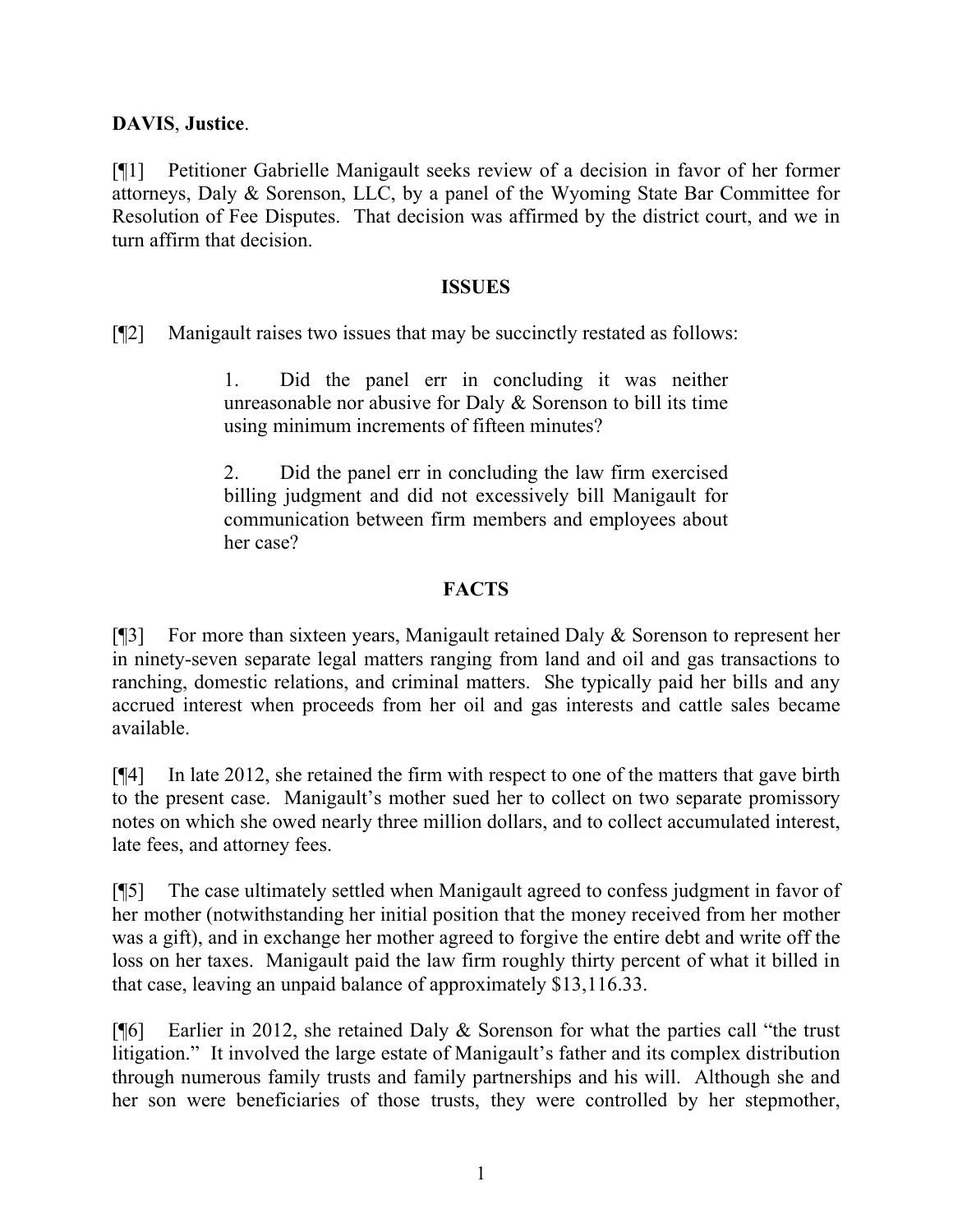brother, and several attorneys and financial planners. Moreover, they were created and situated in several states and involved far-flung assets worth hundreds of millions of dollars. The trusts' corpora included stock in publishing companies, holdings in various media outlets, plantations and historic pre-revolution homes in South Carolina, and ranchlands in Wyoming and Montana.

[¶7] The litigation in the trust case primarily involved a trust created in North Carolina and the District of Columbia, which included property in North Carolina and a ranch in Sheridan County, Wyoming. Manigault entered the Sheridan County property to investigate whether the asset was being subjected to waste at the hands of the trustee. The trustee then accused her of trespass and interference with trust operations, and sought to limit her access to any trust property. The ensuing litigation raised issues regarding waste or embezzlement of trust assets, the current location and value of those assets, proper funding of the trusts after Manigault's father died, and the extent of the potentially considerable benefit due to Manigault from the various trusts and her father's other holdings.

[¶8] During investigation and discovery in the trust case, the law firm developed concerns about possible nonfeasance or malfeasance on the part of the various trustees and their accountants. Those concerns required investigation into suspected waste of trust assets, and the firm needed to retain tax and accounting experts to review tens of thousands of pages of documents and assist them in preparation for numerous depositions to be conducted in several states.

[¶9] At the same time the need for those additional expenditures arose, Manigault's account with Daly & Sorenson was in arrears to the tune of over \$71,400. Efforts to resolve that problem so that the firm could continue with discovery in the trust case proved fruitless, despite Manigault's repeated promises of payment. The district court eventually permitted the firm to withdraw from representing her in the trust litigation.

[¶10] In early December of 2013, Daly & Sorenson sued Manigault to recover more than \$84,500 it claimed she still owed for representation in the promissory note case and the trust case, and for interest it claimed on the outstanding balance. On March 11, 2014, she contested that amount by submitting a Petition for Resolution of Fee Dispute to the Wyoming State Bar. The petition was heard by a three-person panel on May 5, 2014.

[ $[11]$  On May 14, the panel found that the hourly rates charged by Daly & Sorenson were reasonable, and that since 1997 it had represented Manigault in many legal matters without a written agreement. The absence of such an agreement led the panel to deduct interest and fees for long distance phone calls from the amount it found due the firm. It also deducted charges for the preparation of two motions which benefited the law firm but not Manigault, as well as charges for clerical work it determined were improperly billed at paralegal rates. Finally, it also deducted for a single instance of accidental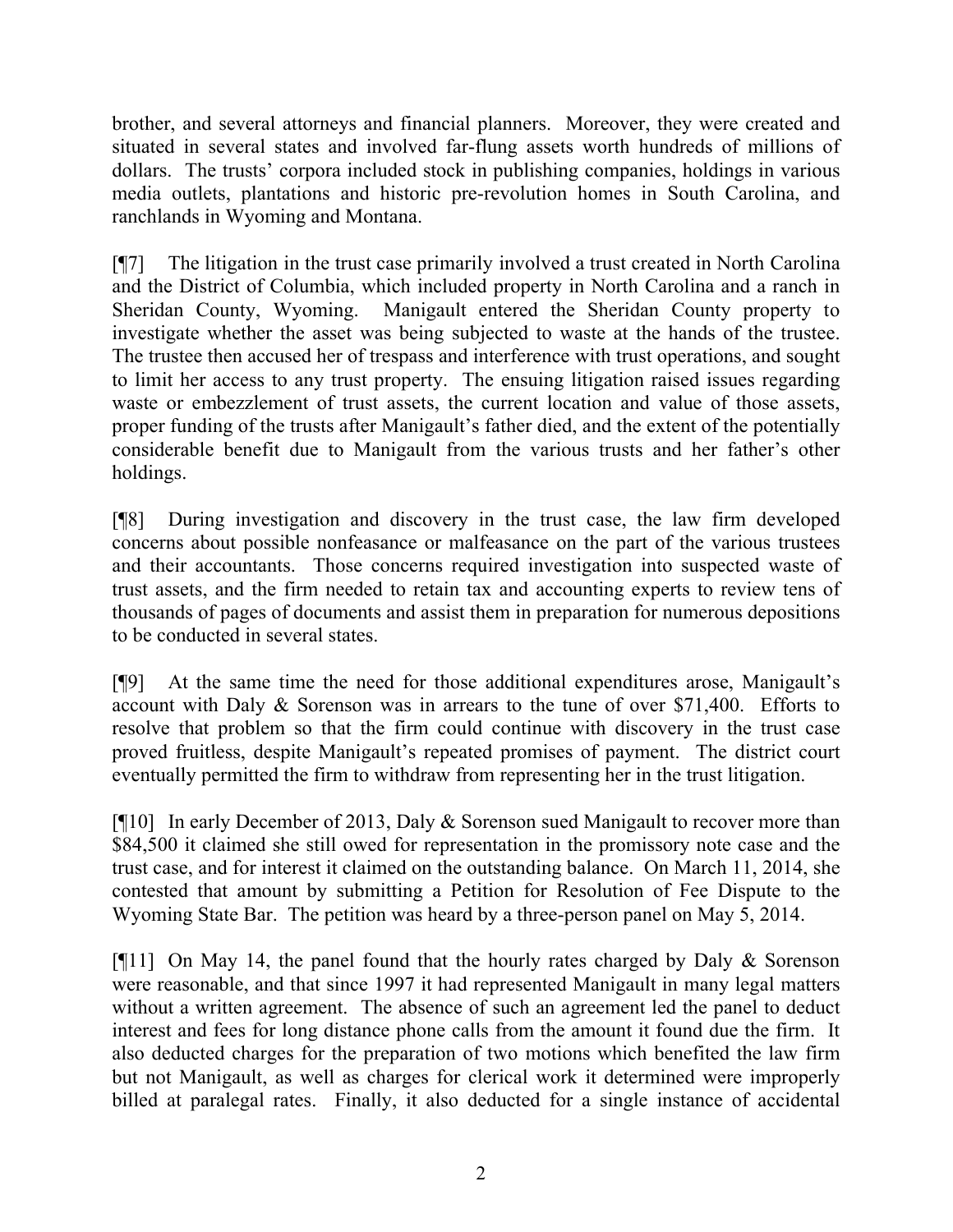double billing, and it concluded that Manigault owed the firm \$64,621.05 after all of these adjustments.

[¶12] Shortly thereafter, Manigault sought judicial review of that decision, raising only the two complaints that are now before this Court. The district court issued its decision in that proceeding on August 27, 2015. It concluded that although the panel did not say as much, its determination that certain categories of charges should be deducted from the amount Manigault owed was tantamount to a finding that the firm had not carried its burden of showing that those charges were reasonable. It found those aspects of the panel's decision amenable to substantial evidence review, and on that basis affirmed it in part.

[¶13] It could not say the same about the two other complaints raised by Manigault, however, because the panel did not clearly address those matters. The court therefore remanded the case to the panel so that it could make findings of fact and conclusions of law as to why it failed to reduce Manigault's bill with respect to minimum increment billing and billing for intraoffice communications.

[ $[14]$  On February 18, 2016, the panel determined in its second decision that Daly & Sorenson billed Manigault according to minimum increments of fifteen minutes, that such was its normal practice, and that this had been the practice it had employed with Manigault in ninety-seven separate matters over several years. It also determined that the firm's use of those increments was not unreasonable.

[¶15] With respect to billing for certain information exchanges between a firm attorney and another attorney or paralegal employed by the firm, the panel determined that this was likewise the law firm's normal practice, that it had been employed throughout its long history of representing Manigault, and that it was not unreasonable. The panel's consequent decision to deduct nothing further from the amount owed to the law firm led to a second petition for judicial review filed on March 25, 2016.

[¶16] The district court affirmed the panel's second decision on May 3, 2017. It determined that although the panel's findings and conclusions were not particularly detailed, the basic facts set out in those findings were sufficient to permit it to evaluate whether the panel's ultimate findings and conclusions were supported by sufficient evidence, were in accordance with the law, and were otherwise reasonable. Contrary to Manigault's assertions, the court concluded that the panel's decision showed more than reliance on evidence regarding the firm's course of dealing with her over the years. The district court believed that the panel decision also reflected that it found testimony by principals of the firm as to their normal practices for accounting for their time and billing clients to be credible. The context could show the panel that this testimony was more persuasive than that of Manigault's attorney expert witness, who opined that one should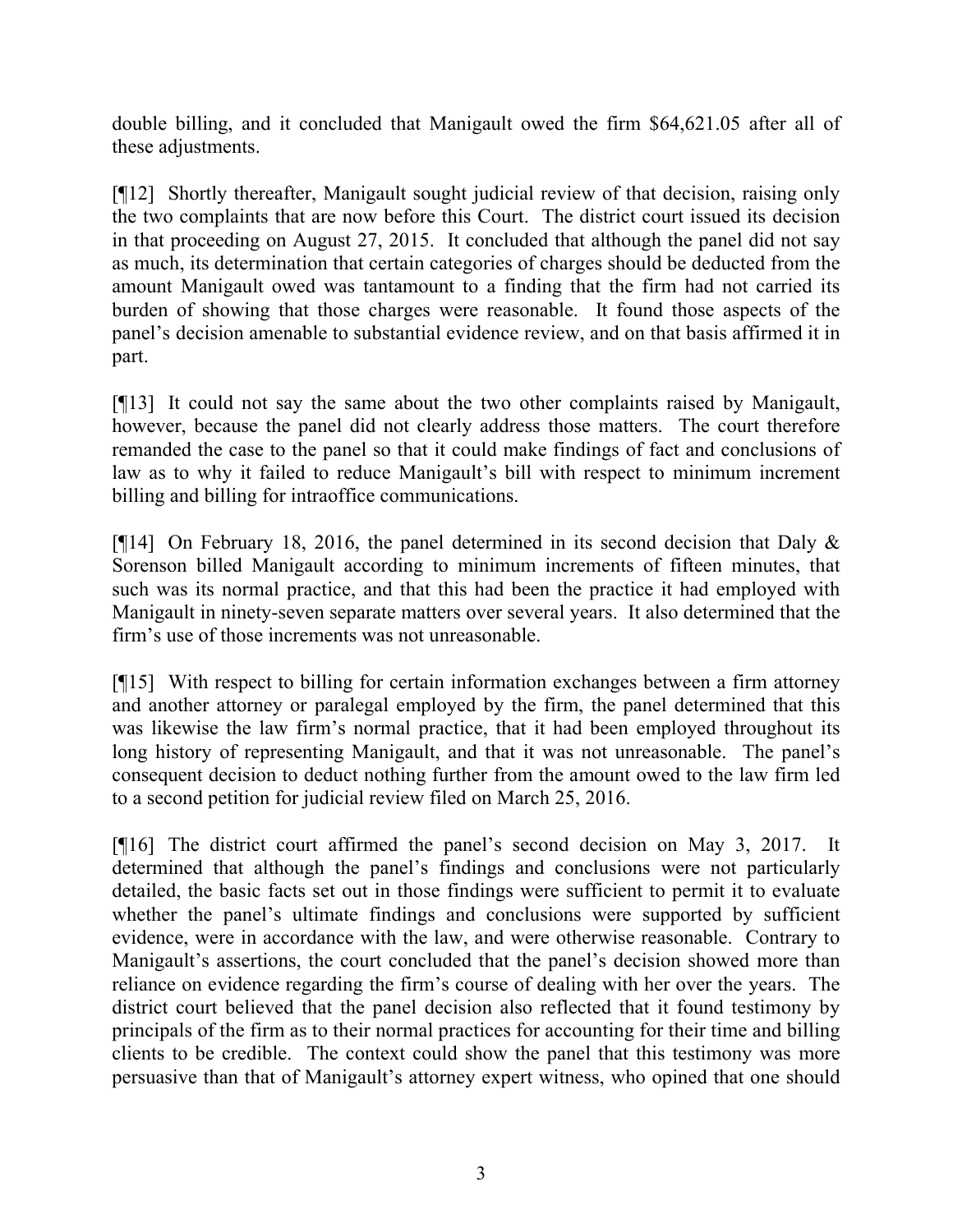conclude that most activities billed as a 15-minute task took far less time to accomplish, and that billing for in-house communications was abusive.

[¶17] Manigault timely perfected her appeal to this Court.

## **DISCUSSION**

[¶18] Under the rules in effect when Manigault initiated her fee dispute, we review decisions by the panel and the district court as we would cases arising from administrative agencies.<sup>1</sup> *Cotton v. McCulloh*, 2005 WY 159, ¶ 18, 125 P.3d 252, 259 (Wyo. 2005). That is, we review the case as if it had come directly from the panel, affording no special deference to the district court's decision. We primarily focus on whether the factual findings of the panel were supported by substantial evidence. In doing so, we ask whether the evidence was capable of providing a rational basis for the decision, and we defer to the panel's parsing of witness credibility unless it is clearly contrary to the overwhelming weight of the evidence. *Leavitt v. State ex rel. Wyoming Workers' Safety & Comp. Div.*, 2013 WY 95, ¶¶ 17-18, 307 P.3d 835, 840 (Wyo. 2013); *Dale v. S&S Builders, LLC*, 2008 WY 84, ¶¶ 8-11, 188 P.3d 554, 557-59 (Wyo. 2008). The panel could properly treat expert testimony regarding particular events as lacking in worth if it is based upon incomplete knowledge of the context in which those events occurred. *Leavitt*, *¶* 21, 307 P.3d at 841; *Dale*, ¶ 50, 188 P.3d at 566.

[¶19] On the other hand, this Court reviews the panel's determination of legal issues de novo. In addition, we review its decision for actions which could be arbitrary and capricious as a "safety net" to guard against errors such as failing to admit clearly admissible evidence or failing to provide findings of fact or conclusions of law that are sufficient to permit rational review of its decision. *Leavitt*, ¶ 19, 307 P.3d at 840; *Dale*, ¶¶ 23, 26, 188 P.3d at 561-62.

[¶20] Although the panel's findings and conclusions are not exemplary, they sufficiently inform reviewing courts that it rejected Manigault's claim that Daly & Sorenson's billing was unreasonable. Two of the firm's senior attorneys testified concerning its billing practices, and this was the only evidence to speak directly to those issues. Manigault's attorney expert witness attempted to derivatively reconstruct what might arguably be a speculative view of the firm's practices from bare billing entries. The panel's findings and conclusions allow us to identify those portions of the record to be evaluated against the panel's decision under the substantial evidence test, and consequently they are not arbitrary and capricious so as to prevent rational review.

 $\overline{a}$ 

 $1$  On October 1, 2016, the Rules for Resolution of Fee Disputes were effectively repealed and replaced by the Wyoming Rules for Fee Arbitration, which generally requires the arbitration of fee disputes but permits a subsequent independent civil action and trial de novo if the parties do not agree to be bound by the arbitration. The appellate standard of review of a court's de novo decision is not spelled out in the revised rules.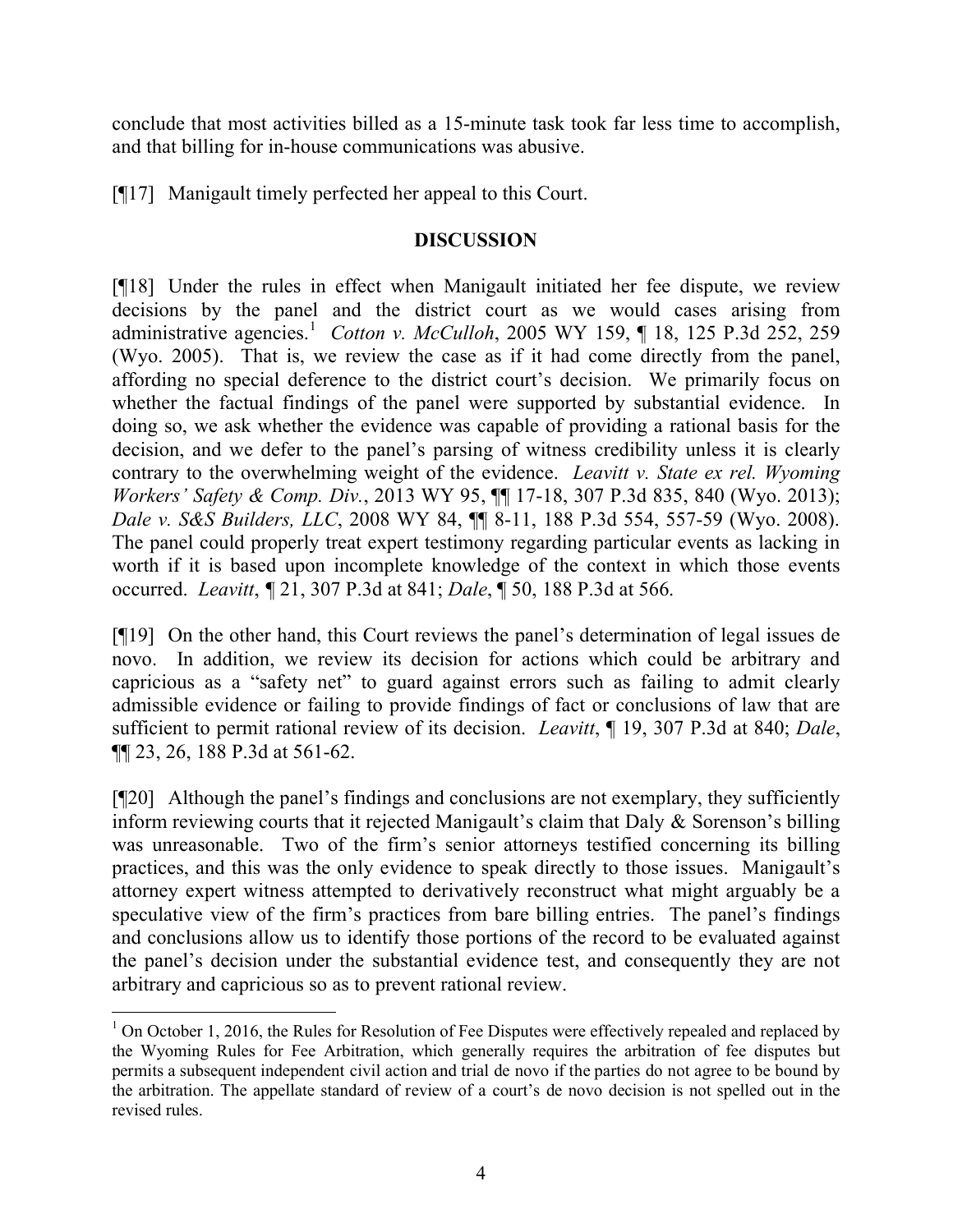[¶21] Turning then to the substantial evidence question, Manigault correctly notes that review must ultimately focus upon evidence bearing upon whether Daly & Sorenson's charges were unreasonable. Rule 1.5(a) of the Wyoming Rules of Professional Conduct for Attorneys at Law sets out a variety of factors that may be pertinent to the reasonableness of a fee:

> (1) the time and labor required, the novelty and difficulty of the questions involved, and the skill requisite to perform the legal service properly;

> (2) the likelihood, if apparent to the client, that the acceptance of the particular employment will preclude other employment by the lawyer;

> (3) the fee customarily charged in the locality for similar legal services;

(4) the amount involved and the results obtained;

(5) the time limitations imposed by the client or by the circumstances;

(6) the nature and length of the professional relationship with the client;

(7) the experience, reputation, and ability of the lawyer or lawyers performing the services; and

(8) whether the fee is fixed or contingent.

[¶22] These factors address the primary question of whether the fee charged in a case represents the product of a reasonable rate billed for a reasonable number of hours. *In re NRF*, 2013 WY 9, ¶ 7, 294 P.3d 879, 882 (Wyo. 2013); *Cline v. Rocky Mountain, Inc.*, 998 P.2d 946, 951 (Wyo. 2000). In general, the answer to this primary question depends on whether sound billing judgment was exercised to minimize unproductive, excessive, or redundant hours. *Bd. of Prof. Resp., Wyoming State Bar v. Casper*, 2014 WY 22, ¶ 14, 318 P.3d 790, 796 (Wyo. 2014); *NRF*, ¶ 9, 294 P.3d at 883-84.

[¶23] Manigault accuses the law firm of using fifteen-minute minimum billing intervals to routinely charge her for that interval when the specified work took far less time to accomplish, and of billing for unproductive casual conversations between attorneys and paralegals which did not advance her cases. The record indicates, however, that of the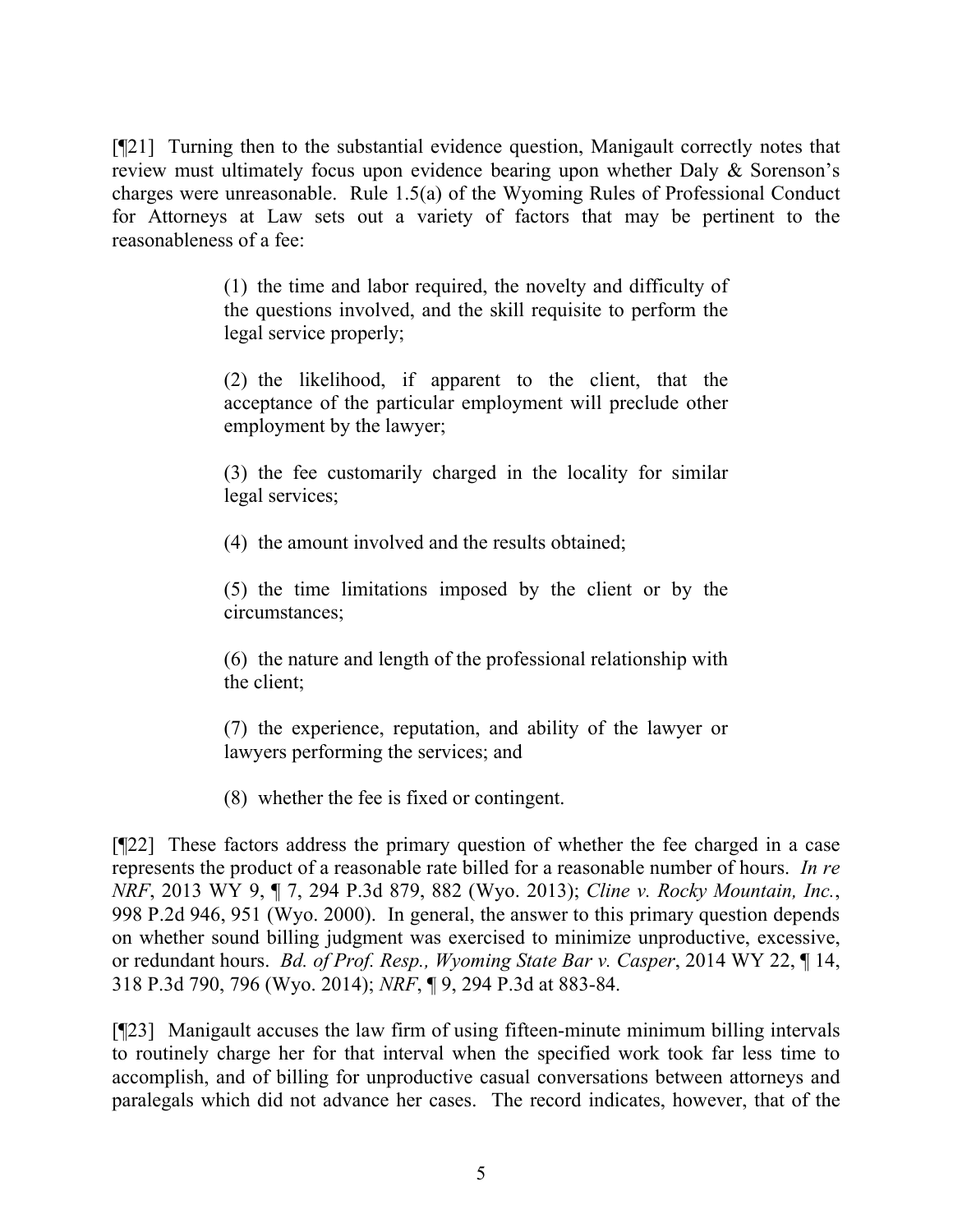eight factors addressed in Rule 1.5(a), only one received more than a cursory mention by the parties, and only that factor seems to have survived as contested throughout the process of judicial review. That factor is the nature and length of the law firm's professional relationship with Manigault, and the billing practices during that time. She did not rely on that factor to prove her accusations. Instead, she relied principally upon attorney expert testimony that unfavorable inferences could possibly be drawn from a number of billing entries. She did not account for the fact that other inferences were equally possible. On the other hand, members of the law firm testified about its longstanding billing practices, and the adherence to these practices during its relationship with Manigault.

[¶24] Manigault likens the firm's use of a fifteen-minute minimum billing interval to that which was the subject of the attorney disciplinary proceeding in *Casper*. In that case, the attorney employed a number of unethical billing practices and admittedly misused her fifteen-minute minimum billing interval. She billed fifteen minutes every time she signed a document, and several times she billed fifteen minutes for reviewing a one-page document. She also billed fifteen minutes to review a short document and then billed the same amount of time again for signing it. *Casper*, ¶ 9, 318 P.3d at 794.

[¶25] In *Casper*, this Court discussed the practice of billing according to minimum intervals of six, ten, and fifteen minutes, and the consensus that such minimums are not inherently unreasonable. We noted that minimum billing generally serves the interests and needs of both attorneys and clients, and that they are consequently reasonable unless the increments are unreasonably larger than the norm, or they are used, as in *Casper*, in an abusive manner. As an example of the latter, we observed it would be abusive to bill two fifteen-minute charges for two five-minute phone calls in the same fifteen-minute period. *Id.* ¶ 11, 318 P.3d at 795 (citing Task Force on Lawyer Business Ethics, *Statement of Principles*, 51 Bus. Law 745, 760 (1995-1996)).

[¶26] Nothing approaching that sort of unreasonable or abusive billing is evident on this record. In general, Manigault argues that given the number of times Daly & Sorenson billed her for a fifteen-minute or half-hour task, it is likely that many of those tasks did not take that amount of time, and that the firm was merely "rounding up" the time expended to the next highest fifteen-minute interval. She purports to illustrate that likelihood by noting the number of phone conversations that were billed for one-half of an hour, and that the billed time for particular e-mail exchanges exceeded that represented by the difference in the times noted on incoming and outgoing e-mails. She similarly speculates that some of the firm's charges for intraoffice communications likely related to casual or informal conversations which may have addressed her case without materially advancing or benefitting it. We can discern little more from the expert testimony she presented to the panel.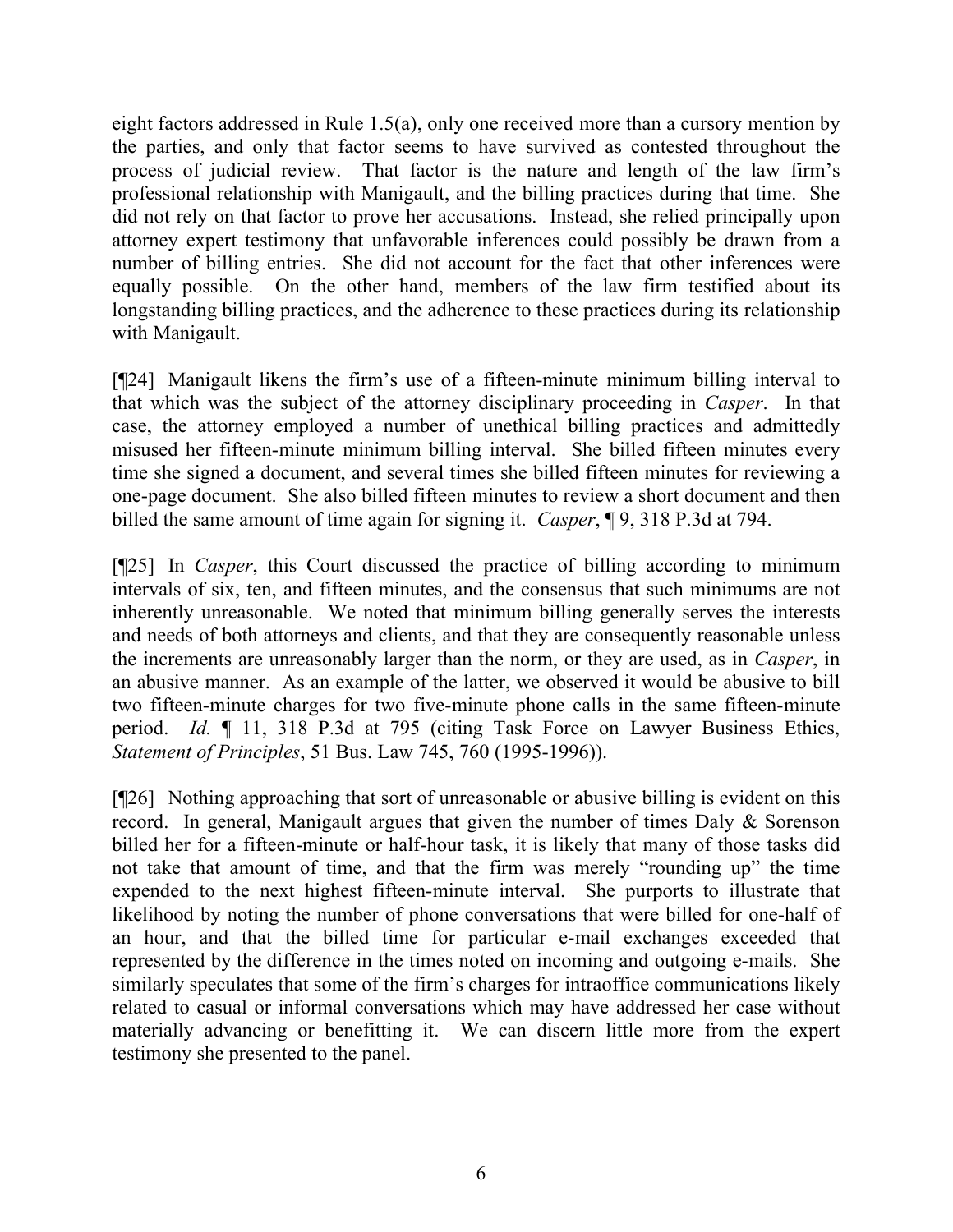[¶27] In contrast, the testimony from two of the firm's principal attorneys, Mr. Davidson and Mr. Daly, provided context relating to its billing practices over its more than sixteenyear relationship with Manigault, who chose to enlist its services in nearly one hundred legal matters. Of course, as Manigault points out, that longstanding relationship does not by itself establish the reasonableness of the firm's charges in her two most recent cases. Rule 1.5 indicates that a critical consideration in the inquiry into reasonableness is whether the client understood the attorney's billing structure through a written agreement or otherwise. However, Comment 2 to the rule recognizes that "[w]hen the lawyer has regularly represented a client, they ordinarily will have evolved an understanding concerning the basis or rate of the fee and the expenses for which the client will be responsible."<sup>2</sup>

[¶28] To show what Manigault likely should have understood in this regard, Davidson and Daly testified as to their billing practices throughout their long-term representation of Manigault and other clients. One or both informed the panel that off-the-cuff casual intraoffice conversations about progress on a case were not billed to clients. Rather, clients were billed only for more formal and lengthy meetings involving conferring with an expert, reviewing a large number of newly received discovery documents, keeping attorneys involved in a case up to date on progress on disparate duties and assignments, coordinating substantive efforts, and adjusting litigation strategies to respond to recently received information and research results.

[¶29] The attorneys also testified that the law firm "rounded down" to the lower minimum time interval when billing for a task that may have bridged two intervals. Furthermore, they explained that phone calls and exchanging e-mails consumed more time than the simple physical acts of talking on the phone or typing on a computer. Those acts were typically accompanied by locating the pertinent file, making notes in preparation for the call, and memorializing the matters discussed in the case file after the call was complete.

[¶30] When we accord proper deference to the panel's allocation of the weight and assessment of the credibility of the testimony presented to it, we are compelled to conclude that the testimony from the attorneys of Daly & Sorenson provided a sufficient and reasonable basis for the panel's decision. Therefore, its conclusion that Manigault should receive no further reduction relating to the firm's fifteen-minute minimum billing practice or billing for substantive and necessary intraoffice communications was supported by substantial evidence.

l

 $2$  This is a corollary of the general rule that the terms of an agreement may be "fleshed out" by a course of dealing or course of performance*. Roussalis v. Wyoming Med. Ctr., Inc.*, 4 P.3d 209, 238 (Wyo. 2000) (quoting I E. Allan Farnsworth, *Farnsworth on Contracts* § 3.28, at 357 (1990)). This is not to suggest that a course of dealing would justify unethical and improper billing practices, as we have just noted.